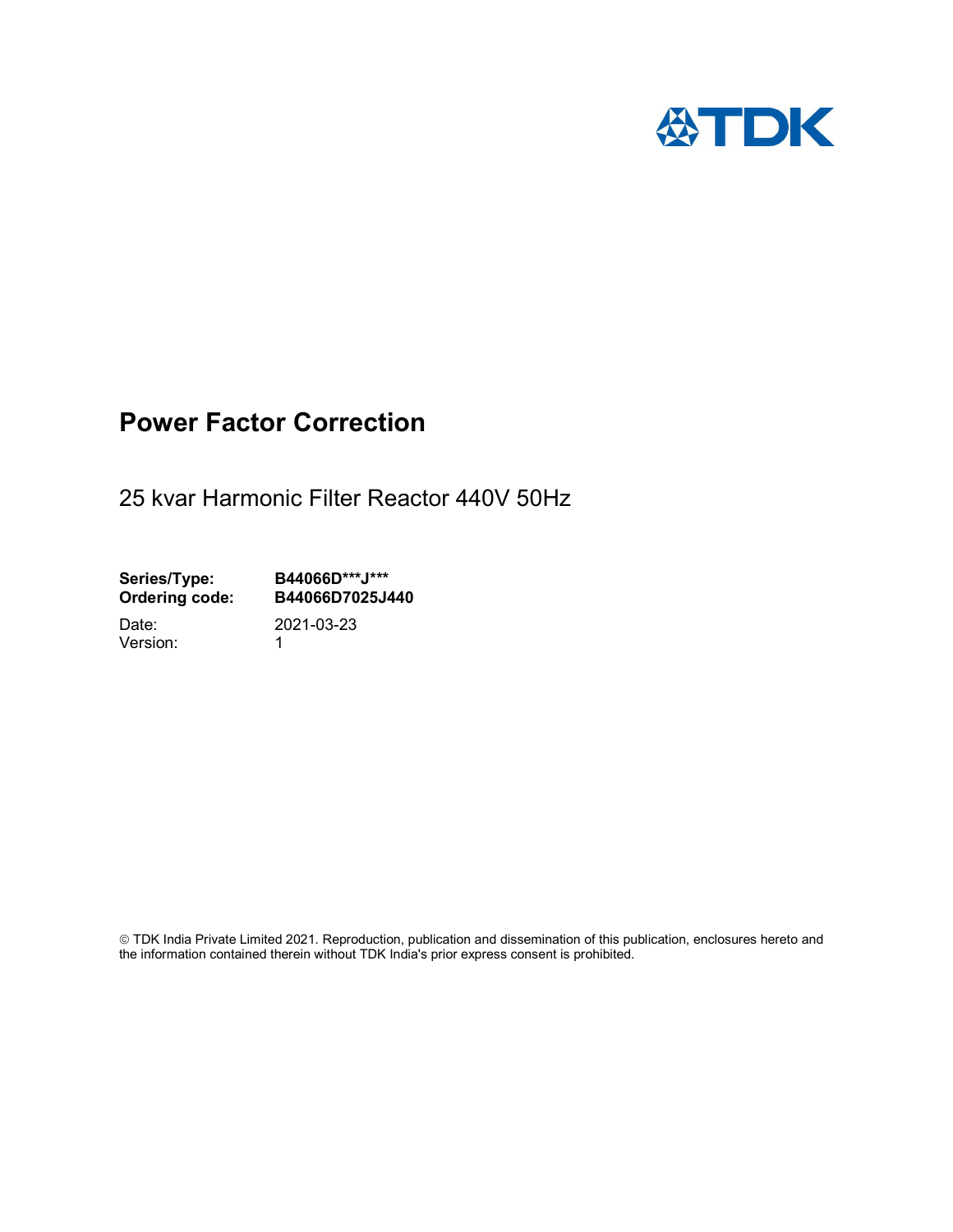# TDK

### Power Factor Correction and B44066D7025J440

#### 25 kvar Harmonic Filter Reactor 440V 50Hz B44066D\*\*\*J\*\*\*

#### **Characteristics**

- $\blacksquare$  Highest linearity
- Temperature control via micro switch in inner coil
- $\blacksquare$  Highest life time by high quality materials
- **Low** losses
- $\blacksquare$  High overloading capability
- Safety device, temperature micro switch
- Copper winding
- **Low noise**

| <b>Technical data</b>                           |                |             |  |
|-------------------------------------------------|----------------|-------------|--|
| De-tuning factor p                              | $\overline{7}$ | $\%$        |  |
| Effective filter output $Q_C$                   | 25             | kvar        |  |
| Rated voltage $V_R$ <sup>1)</sup>               | 440            | $\vee$      |  |
| Rated frequency f                               | 50             | Hz          |  |
| Ambient temperature / Insulation class          | 40 / H         | $^{\circ}C$ |  |
| Capacitance C delta (tot.)                      | 382.46         | μF          |  |
| Inductivity L                                   | $3 \cdot 1.86$ | mH          |  |
| Fundamental current 11 <sup>3)</sup>            | 34.77          | A           |  |
| Linear up to $4$ )                              | 56.75          | A           |  |
| Effective current $IRMS$ <sup>2)</sup>          | 37.23          | A           |  |
| Rated harmonic voltages (3rd/5th/7th/11th/13th) | 0.5/6/5/3.5/3  | $\%$        |  |
| Temperature protection (NC)                     | yes            |             |  |
| Total losses $P_D$                              | 120            | W           |  |
| Total weight                                    | 17             | kg          |  |

<sup>1)</sup> Voltage rise up to 106% of rated voltage is considered in current  $I_{\text{eff}}$ .

<sup>2)</sup>  $I_{eff} = \sqrt{(I_1^2 + I_3^2 + ... I_x^2)}$ 

<sup>3)</sup>  $11 = 1.06$   $\cdot$   $I_R$  ( $I_R$  = Capacitor current 50Hz)

<sup>4)</sup> Linear current =  $1.73$   $\cdot$  I<sub>R</sub> (I<sub>R</sub> = Capacitor current 50Hz)

#### **Connection**

| Line                | l 1U1-1V1-1W1 |
|---------------------|---------------|
| Capacitors          | l 1U2-1V2-1W2 |
| Temperature control | 1 O<br>ے- ا   |

#### Reference standard IEC60076-6

CAP FILM ES PFC PM 2021-03-23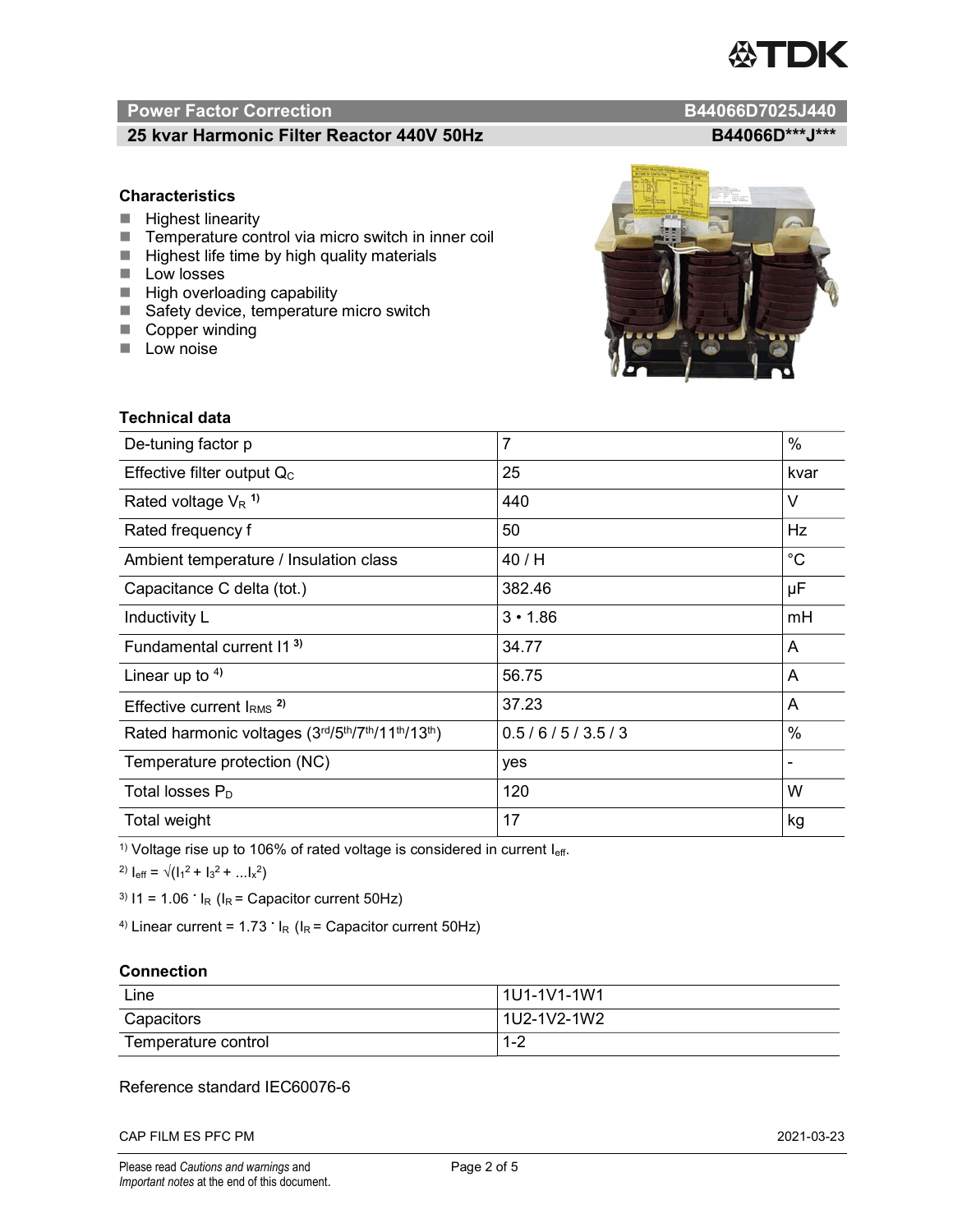

#### Power Factor Correction and B44066D7025J440

#### 25 kvar Harmonic Filter Reactor 440V 50Hz B44066D\*\*\*J\*\*\*

#### Dimensional drawings



#### **Dimensions**

| L/mm  | 225   | b/mm  | 112   |
|-------|-------|-------|-------|
| H/mm  | 205   | e/mm  | 110±5 |
| W/mm  | 155±5 | d1/mm | 10.8  |
| 11/mm | 190   | d2/mm | 15.5  |
| 12/mm | 190   | A     | 175   |
| n1/mm | 150   | B     | 95    |
| n2/mm | 98±3  | Ø     | 8.5   |

#### Cautions and warnings

- Do not install the reactor in case of any visible damages.
- $\blacksquare$  Installation must be done by skilled personnel only.
- Do not use or store harmonic filter reactors in corrosive atmosphere, especially where chloride gas, sulphide gas, acid, alkali, salt or similar substances are present.
- $\Box$  Do not touch the device during operation: all electrically active parts of this equipment such as windings, electronic components, leads, fuses and terminals carry a dangerous voltage which can lead to burns or electric shock.
- Covers which protect these electrically active parts from being touched must not be opened or removed during operation.
- Before any assembly or maintenance work is started, all installations and equipment must be disconnected from the power source.
- Noncompliance with these instructions may lead to death, serious injury or major damage to equipment.

#### FAILURE TO FOLLOW CAUTIONS MAY RESULT, WORST CASE, IN PREMATURE FAILURES OR PHYSICAL INJURY.

#### CAP FILM ES PFC PM 2021-03-23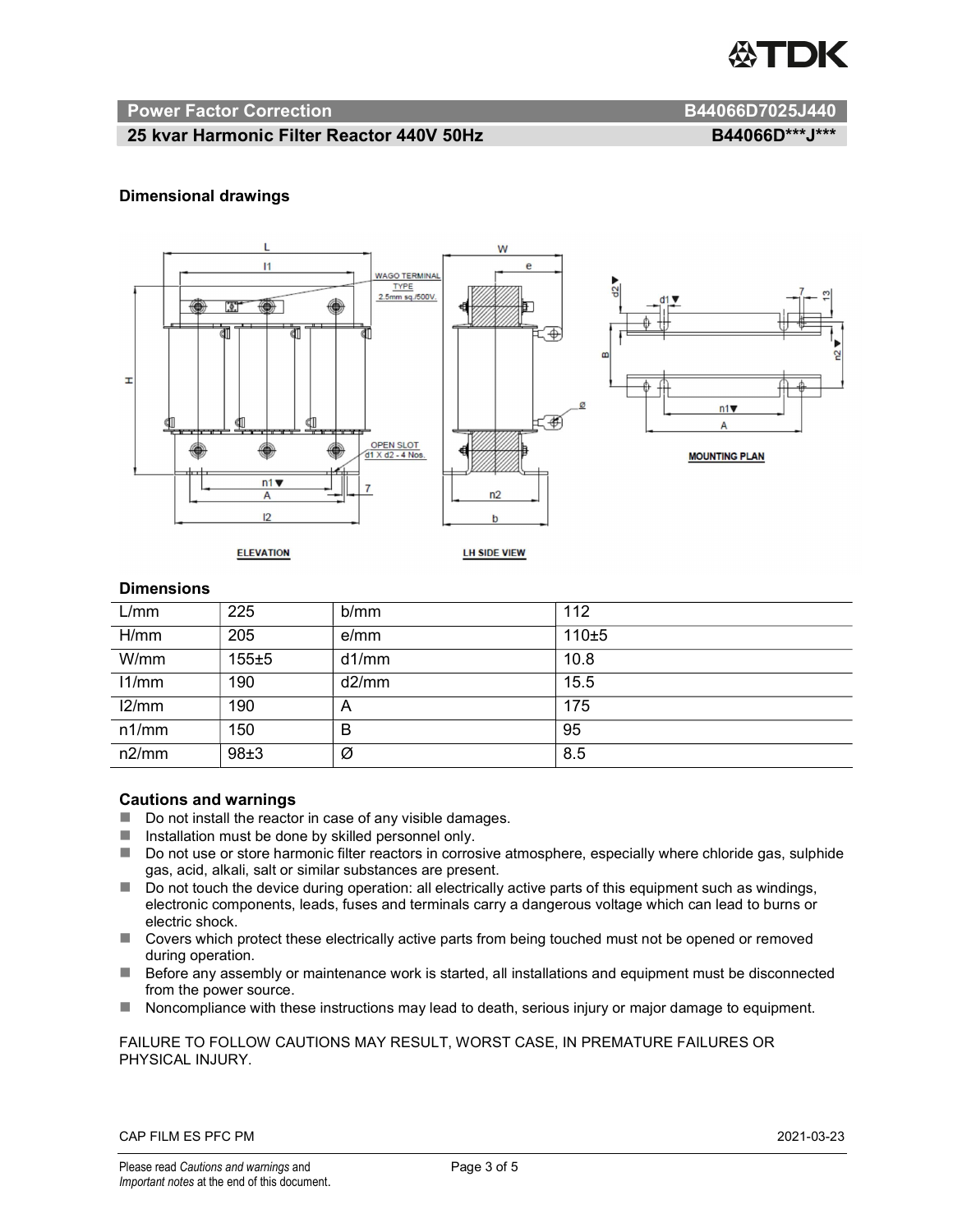

### Power Factor Correction **B44066D7025J440**

#### 25 kvar Harmonic Filter Reactor 440V 50Hz B44066D\*\*\*J\*\*\*

The following applies to all products named in this publication:

- 1. Some parts of this publication contain statements about the suitability of our products for certain areas of application. These statements are based on our knowledge of typical requirements that are often placed on our products in the areas of application concerned. We nevertheless expressly point out that such statements cannot be regarded as binding statements about the suitability of our products for a particular customer application. As a rule we are either unfamiliar with individual customer applications or less familiar with them than the customers themselves. For these reasons, it is always ultimately incumbent on the customer to check and decide whether a product with the properties described in the product specification is suitable for use in a particular customer application.
- 2. We also point out that in individual cases, a malfunction of electronic components or failure before the end of their usual service life cannot be completely ruled out in the current state of the art, even if they are operated as specified. In customer applications requiring a very high level of operational safety and especially in customer applications in which the malfunction or failure of an electronic component could endanger human life or health (e.g. in accident prevention or life-saving systems), it must therefore be ensured by means of suitable design of the customer application or other action taken by the customer (e.g. installation of protective circuitry or redundancy) that no injury or damage is sustained by third parties in the event of malfunction or failure of an electronic component.
- 3. The warnings, cautions and product-specific notes must be observed.
- 4. In order to satisfy certain technical requirements, some of the products described in this publication may contain substances subject to restrictions in certain jurisdictions (e.g. because they are classed as hazardous). Useful information on this will be found in our Material Data Sheets on the Internet (www.tdk-electronics.tdk.com/material). Should you have any more detailed questions, please contact our sales offices.
- 5. We constantly strive to improve our products. Consequently, the products described in this publication may change from time to time. The same is true of the corresponding product specifications. Please check therefore to what extent product descriptions and specifications contained in this publication are still applicable before or when you place an order.

We also reserve the right to discontinue production and delivery of products. Consequently, we cannot guarantee that all products named in this publication will always be available. The aforementioned does not apply in the case of individual agreements deviating from the foregoing for customer-specific products.

- 6. Unless otherwise agreed in individual contracts, all orders are subject to our General Terms and Conditions of Supply.
- 7. Our manufacturing sites serving the automotive business apply the IATF 16949 standard. The IATF certifications confirm our compliance with requirements regarding the quality management system in the automotive industry. Referring to customer requirements and customer specific requirements ("CSR") TDK always has and will continue to have the policy of respecting individual agreements. Even if IATF 16949 may appear to support the acceptance of unilateral requirements, we hereby like to emphasize that only requirements mutually agreed upon can and will be implemented in our Quality Management System. For clarification purposes we like to point out that obligations from IATF 16949 shall only become legally binding if individually agreed upon.